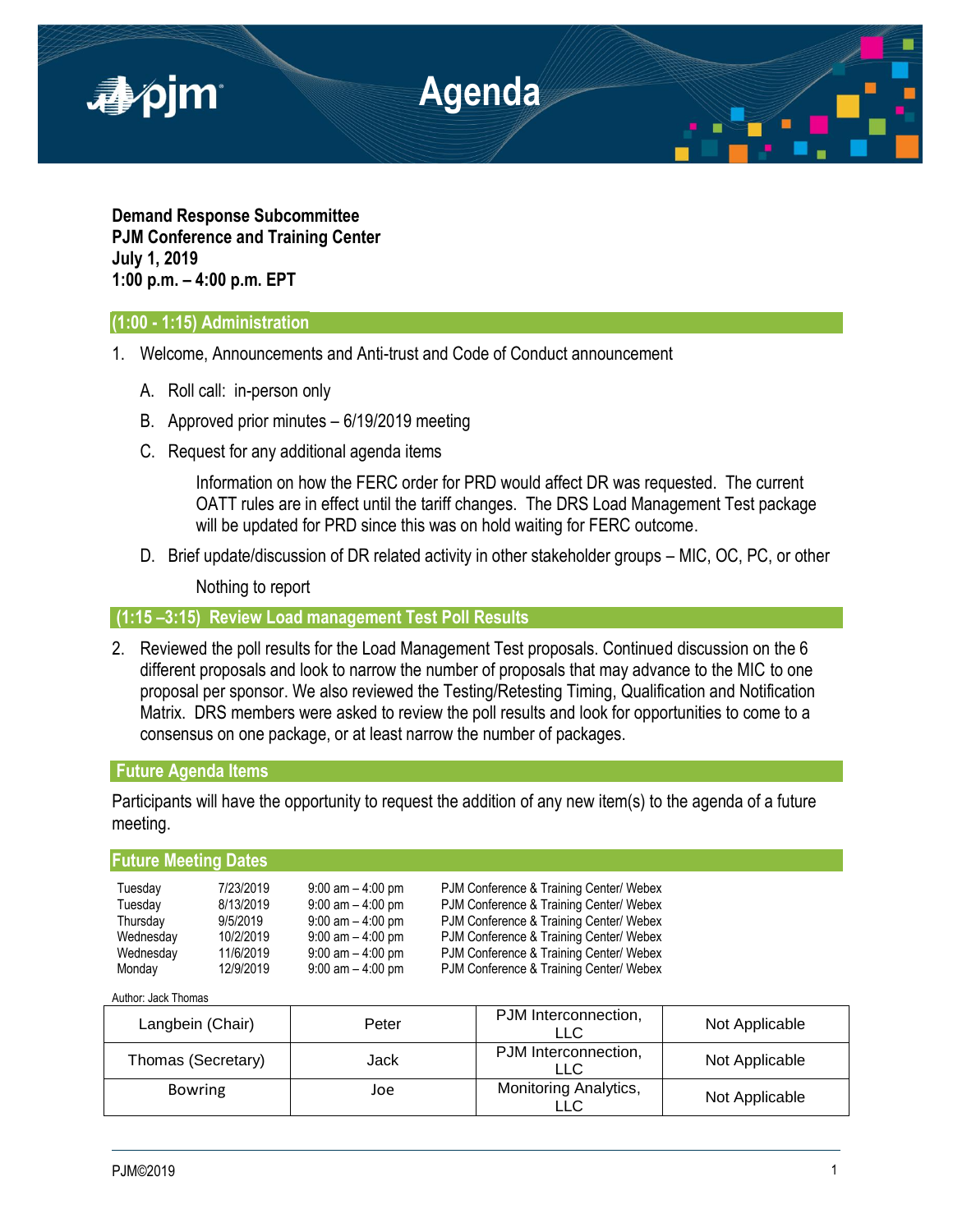| ■pjm     |              | <b>Agenda</b>                      |                       |
|----------|--------------|------------------------------------|-----------------------|
| Colbert  | Cathleen     | <b>NRG Power Marketing</b><br>LLC  | Other Supplier        |
| Foladare | Ken          | Tangibl                            | Not Applicable        |
| Kauffman | <b>Brian</b> | EnerNOC, Inc.                      | Other Supplier        |
| Kogut    | George       | <b>New York Power</b><br>Authority | <b>Other Supplier</b> |
| Kujawski | Don          | PJM Interconnection,<br><b>LLC</b> | Not Applicable        |
| McAnany  | James        | PJM Interconnection,<br>LLC.       | Not Applicable        |
| O'Neill  | Jack         | PJM Interconnection,<br><b>LLC</b> | Not Applicable        |
| Sweeney  | Rory         | <b>GT Power Group</b>              | Not Applicable        |
| Watts    | Shane        | PJM Interconnection,<br><b>LLC</b> | Not Applicable        |
| Yeaton   | Andrea       | PJM Interconnection,<br><b>LLC</b> | Not Applicable        |

# **In Attendance via WebEx / Teleconference**

| Anthony       | Jason        | KORenergy, Ltd.<br><b>Bosch</b> | <b>Other Supplier</b>     |
|---------------|--------------|---------------------------------|---------------------------|
| <b>Bediz</b>  | Shane        |                                 | Not Applicable            |
|               |              | PJM Interconnection,            |                           |
| <b>Bruno</b>  | Joshua       | <b>LLC</b>                      | Not Applicable            |
|               |              | <b>Baltimore Gas and</b>        |                           |
| Calvert       | Gina         | <b>Electric Company</b>         | <b>Transmission Owner</b> |
| Carmean       | Gregory      | <b>OPSI</b>                     | Not Applicable            |
|               |              | Direct Energy Business,         |                           |
| Cavan         | Peter        | <b>LLC</b>                      | <b>Other Supplier</b>     |
|               |              | <b>Public Utilities</b>         |                           |
|               |              | Commission of Ohio              |                           |
| Christopher   | Mahila       | (The)                           | Not Applicable            |
|               |              | <b>FirstEnergy Solutions</b>    |                           |
| D'Alessandris | Lou          | Corp.                           | <b>Transmission Owner</b> |
|               |              | East Kentucky Power             |                           |
| Dugan         | Chuck        | Cooperative, Inc.               | <b>Transmission Owner</b> |
|               |              | <b>FirstEnergy Solutions</b>    |                           |
| Durinsky      | Mike         | Corp.                           | <b>Transmission Owner</b> |
| Fiano         | Anna         | KeyTex Energy, LLC              | <b>Other Supplier</b>     |
|               |              | <b>Customized Energy</b>        |                           |
| Filomena      | Guy          | Solutions, Ltd.                 | Not Applicable            |
| Garnett       | <b>Bryan</b> | Duke Energy Ohio, Inc.          | <b>Transmission Owner</b> |
|               |              | Appalachian Power               |                           |
| Gates         | <b>Terry</b> | Company                         | <b>Transmission Owner</b> |
|               |              | Virginia Electric &             |                           |
| Hewett        | Christopher  | Power Company                   | <b>Transmission Owner</b> |
|               |              | <b>Customized Energy</b>        |                           |
| Horning       | Lynn         | Solutions, Ltd.                 | Not Applicable            |
|               |              | <b>Customized Energy</b>        |                           |
| Johnson       | Carl         | Solutions, Ltd.*                | Not Applicable            |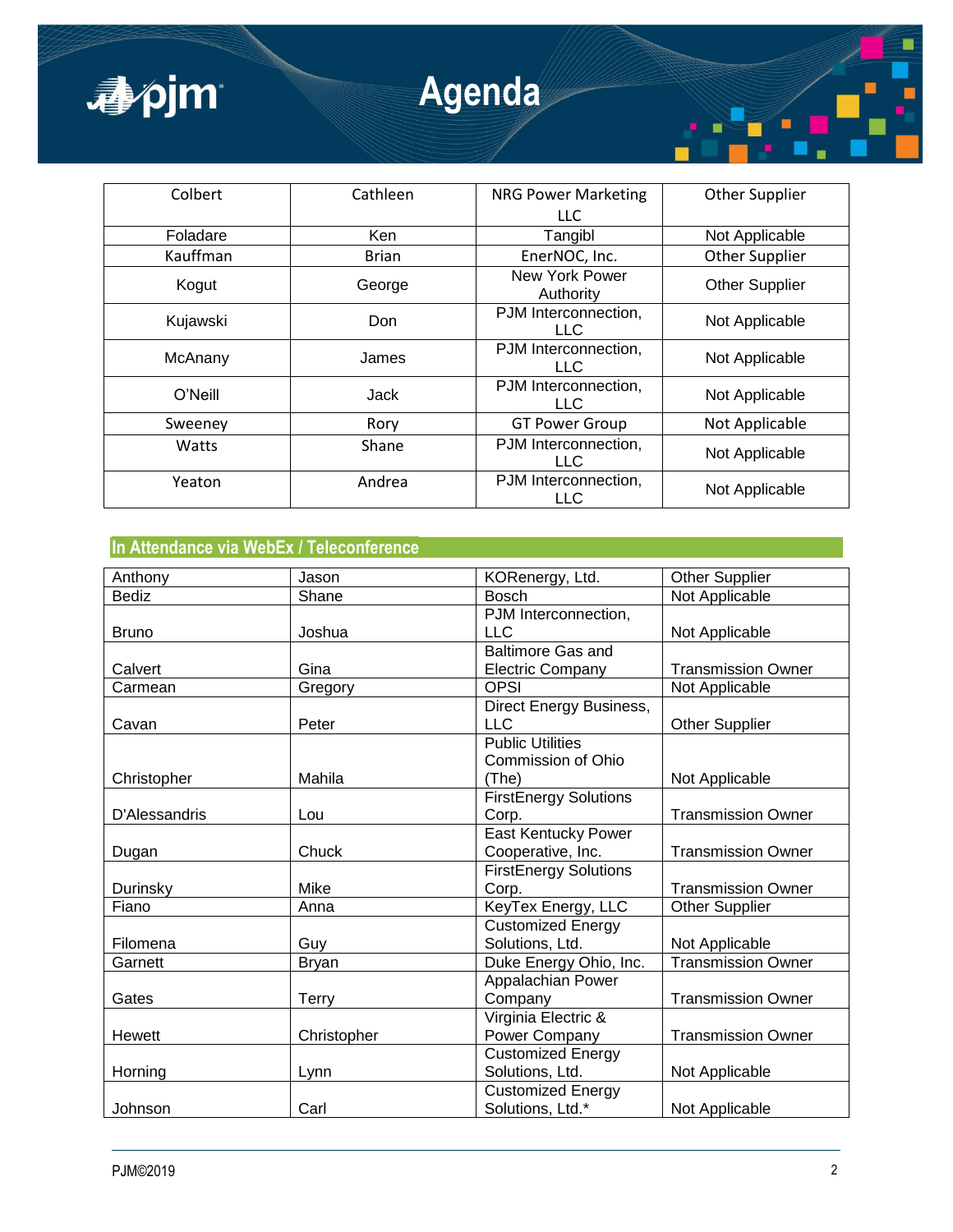| apjm            | <b>Agenda</b>       |                                                        |                           |  |
|-----------------|---------------------|--------------------------------------------------------|---------------------------|--|
|                 |                     | <b>CPower Energy</b>                                   |                           |  |
| Kim             | Min                 | Management                                             | Not Applicable            |  |
| <b>Kirk</b>     | <b>Ryan</b>         | Appalachian Power<br>Company                           | <b>Transmission Owner</b> |  |
| Long            | Glenn               | PJM Interconnection,<br><b>LLC</b>                     | Not Applicable            |  |
| Mabry           | David               | McNees Wallace &<br><b>Nurick LLC</b>                  | Not Applicable            |  |
| Matheson        | Douglas (Doug)      | EnerNOC, Inc.                                          | <b>Other Supplier</b>     |  |
| <b>McDaniel</b> | John                | <b>Baltimore Gas and</b><br><b>Electric Company</b>    | <b>Transmission Owner</b> |  |
| Miller          | Amy                 | <b>Union Electric Company</b><br>d/b/a Ameren Missouri | <b>Other Supplier</b>     |  |
| Philip          | <b>Richard Rich</b> | <b>Duke Energy Business</b><br>Services LLC            | <b>Transmission Owner</b> |  |
| Philips         | Marjorie (Marji)    | Direct Energy Business,<br><b>LLC</b>                  | <b>Other Supplier</b>     |  |
| Pisarcik        | Dave                | <b>Customized Energy</b><br>Solutions, Ltd.*           | Not Applicable            |  |

### **Antitrust:**

You may not discuss any topics that violate, or that might appear to violate, the antitrust laws including but not limited to agreements between or among competitors regarding prices, bid and offer practices, availability of service, product design, terms of sale, division of markets, allocation of customers or any other activity that might unreasonably restrain competition. If any of these items are discussed the chair will re-direct the conversation. If the conversation still persists, parties will be asked to leave the meeting or the meeting will be adjourned.

Schaefer **Stephen (Steve)** SAS Energy **Not Applicable** Not Applicable Wehr Christopher | Ohio Edison Company | Transmission Owner

Enerwise Global

Technologies, Inc. | Other Supplier

#### **Code of Conduct:**

As a mandatory condition of attendance at today's meeting, attendees agree to adhere to the PJM Code of Conduct as detailed in PJM Manual M-34 section 4.5, including, but not limited to, participants' responsibilities and rules regarding the dissemination of meeting discussion and materials.

#### **Public Meetings/Media Participation:**

Ring Fric

Unless otherwise noted, PJM stakeholder meetings are open to the public and to members of the media. Members of the media are asked to announce their attendance at all PJM stakeholder meetings at the beginning of the meeting or at the point they join a meeting already in progress. Members of the Media are reminded that speakers at PJM meetings cannot be quoted without explicit permission from the speaker. PJM Members are reminded that "detailed transcriptional meeting notes" and white board notes from "brainstorming sessions" shall not be disseminated. Stakeholders are also not allowed to create audio, video or online recordings of PJM meetings.

### **Participant Identification in WebEx:**

When logging into the WebEx desktop client, please enter your real first and last name as well as a valid email address. Be sure to select the "call me" option. PJM support staff continuously monitors WebEx connections during stakeholder meetings. Anonymous users or those using false usernames or emails will be dropped from the teleconference.